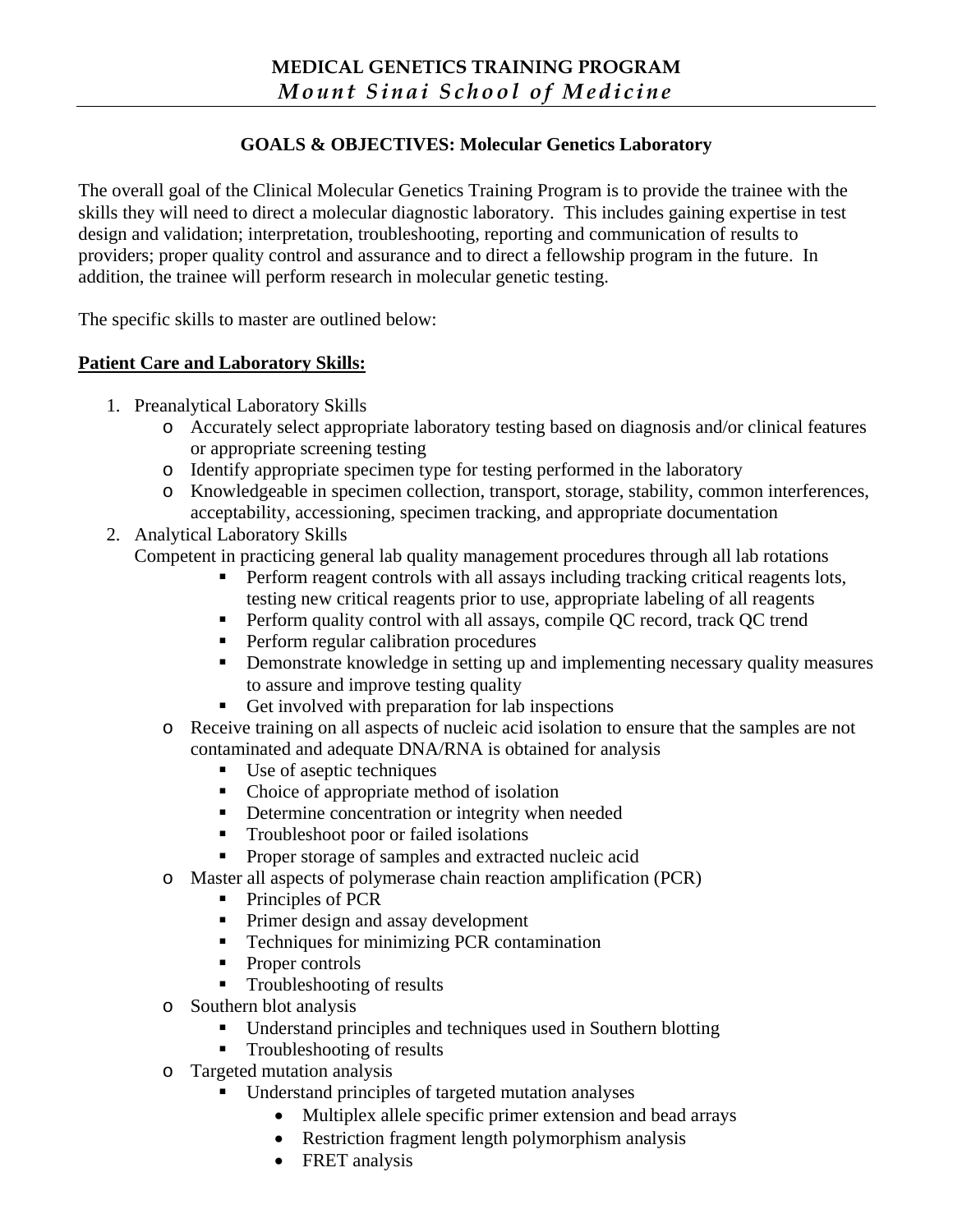- Allele specific hybridization
- Pyrosequencing
- o Gene Scanning analysis
	- Understand principles and techniques used for gene scanning
		- dHPLC
		- MLPA
	- **Troubleshooting of results**
- o Gene sequencing
	- Understand principles and techniques used in gene sequencing
	- Knowledgeable about different databases and assay design
	- Troubleshooting of results
- o Quantitative PCR
	- Understand principles and techniques used in quantitative PCR
	- Troubleshooting and interpretation of results
- o Array Analysis
	- Understand principles and techniques used in array analysis
	- **Troubleshooting of results**
- o Identity testing
	- Understand principles and techniques used in identity testing
		- Zygosity
		- Maternal cell contamination studies
	- Troubleshooting of results
- 3. Postanalytical Laboratory Skills
	- o Results interpretation and reporting
		- **Competent in result interpretation. Recognize normal/carrier/affected status,** determine the clinical significance, correlate with clinical findings and recent literature, make recommendations for additional testing.
		- Competent in drafting accurate clinical reports
		- Communicate results clearly with healthcare professionals (residents and genetic counselors)
- 4. Rotations in Cytogenetics/Cytogenomics and Biochemical Genetics non-specialty laboratories
	- o Understand the indications for performing cytogenetic and biochemical testing
	- o Understand the technologies employed and the technical workflow
	- o Understand the quality control measures implemented in the laboratory
	- o Understand the interpretation and reporting of results
	- o Understand the limitations of the technologies employed

# **Medical Genetic Knowledge:**

- 1. Understand the principles of biology and genetics- covered by departmental and divisional seminars, journal clubs and case conferences and medical genetics course
- 2. Understand principles of molecular genetics
	- a. Mode of inheritance
	- b. Different classes of mutations
	- c. Describe mutations based on standard nomenclature
	- d. Bayesian risk analysis
	- e. Significance of novel variations

#### **Practice-Based Learning**